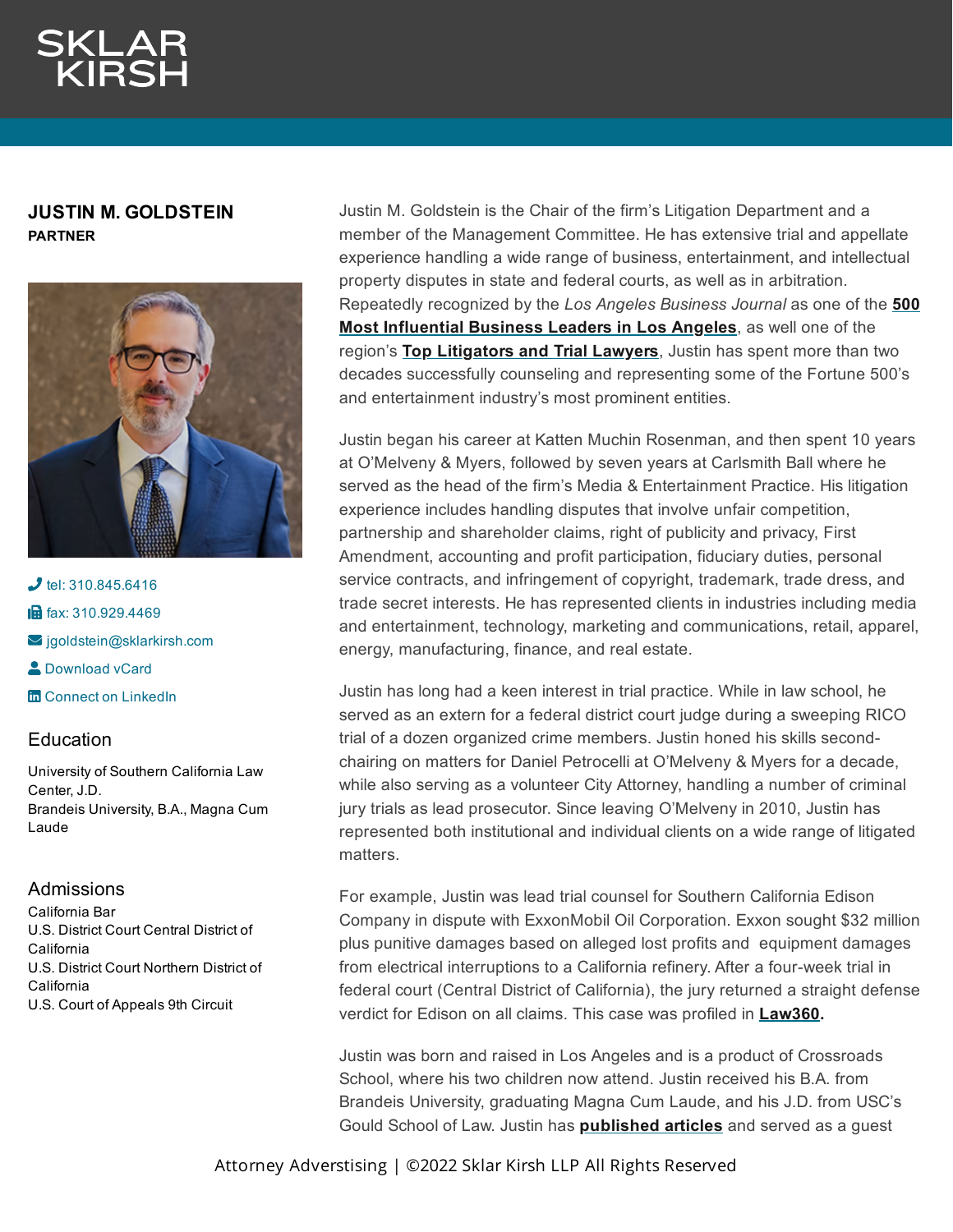lecturer at USC, UCLA, and Southwestern Law School on such topics as idea submission law, right of publicity, claims against talent agents and managers, alternative dispute resolution, and remedies for litigation misconduct.

Justin's experience includes the following matters:

### **Representative Entertainment Industry Matters**

- Represented a motion picture studio in a copyright and trademark dispute over animated character rights. Prevailed on a dispositive motion and obtained a US\$2 million attorney fee award.
- Represented production companies and studios in a host of disputes involving copyright and state law implied contract claims for alleged theft of ideas. Prevailed in summary judgment and negotiated early resolutions.
- Represented a production company in a privacy dispute concerning content of a reality television program. Prevailed on an anti-SLAPP motion and obtained attorneys' fees award.
- Represented television studio and production company in dispute over claimed misrepresentations about conditions of location set in Louisiana. Obtained early dismissal through pleading motion based on application of "borrowing statute" for utilizing Louisiana limitations period. Successfully argued before the Court of Appeal, which upheld trial court ruling.
- Represented a television studio and production company in copyright action over a popular television series. Prevailed on Motion to Dismiss based on lack of similarity between the works.
- Represented a production company in an action brought by a professional athlete concerning a reality television show. The asserted claims included right of privacy, right of publicity, trademark infringement and dilution, and false advertising. Secured a prompt resolution.
- Represented New Line Cinema against accounting and breach of contract claims by writer-director-producer Peter Jackson. Plaintiff also asserted so-called "vertical integration" claims related to distribution licenses involving affiliated companies.
- Represented a television studio against participation claims brought by heirs of the creators of a popular soap opera. Negotiated a favorable resolution.
- Represented production companies in IFTA arbitrations against a foreign distribution company over minimum guarantee payments. Negotiated

Attorney Adverstising | ©2022 Sklar Kirsh LLP All Rights Reserved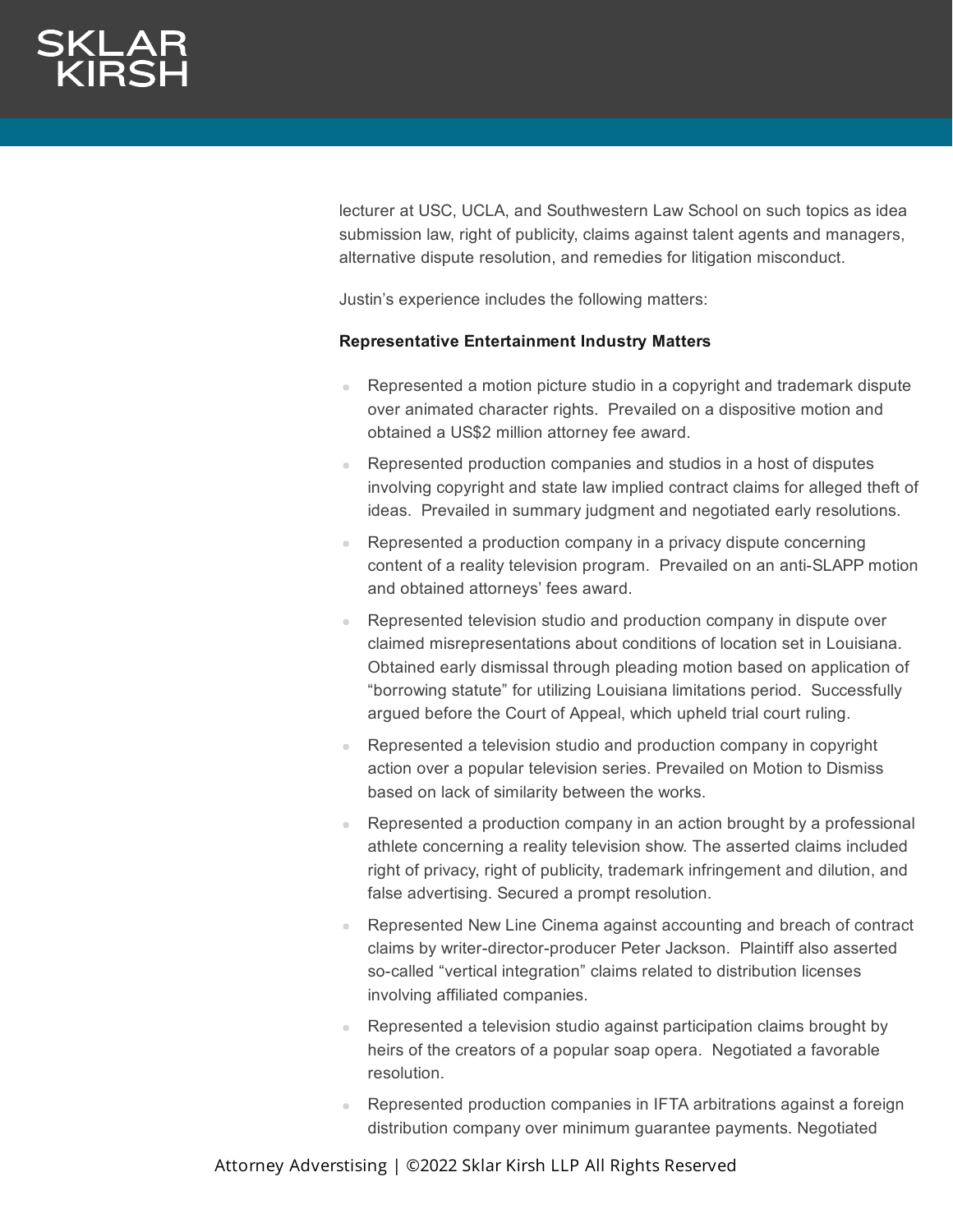favorable resolutions.

- Represented a foreign distribution company in an IFTA arbitration against a production company over the right to distribute sequels to a popular motion picture. Negotiated a favorable resolution.
- Represented a trust controlling literary rights to science fiction works in copyright and participation accounting disputes against a production company.
- Represented individual entertainers, athletes, models, and other celebrities in matters involving tabloid stories, personal service contracts, endorsements, and manager/agent claims.
- Represented high-profile executive of an entertainment company in a dispute over separation and continuing rights in intellectual property.

## **Representative Commercial Matters**

- Represented a former professional athlete in a partnership dispute over a series of businesses. Obtained arbitration award removing the adverse party as a partner from all businesses, plus a \$3 million award. The full award was upheld following trial court and appellate court challenges.
- Represented significant company stakeholder in arbitration proceeding against company CEO to block seven-figure bonus demanded by CEO. Prevailed in arbitration, including obtaining reimbursement for attorneys' fees.
- Represented Fortune 500 professional services enterprise in defense of state court abuse of process action based on prior post-judgment enforcement efforts. Prevailed on anti-SLAPP motion, securing dismissal of lawsuit and attorneys' fees award.
- Represented a Fortune 500 land development company in prosecuting an extortion and defamation lawsuit against parties who launched a highly orchestrated Internet attack on the company.
- Represented a major coffee retail chain in a trademark, trade secret, and unfair competition suit brought by a store designer.
- Represented an actuarial company in a dispute involving trade secrets, accounting, and restrictive covenants on competition.
- Represented home purchasers in a dispute over fraudulent representations and concealment during the sales process. Negotiated a favorable resolution involving re-purchase of the home by the sellers.

Attorney Adverstising | ©2022 Sklar Kirsh LLP All Rights Reserved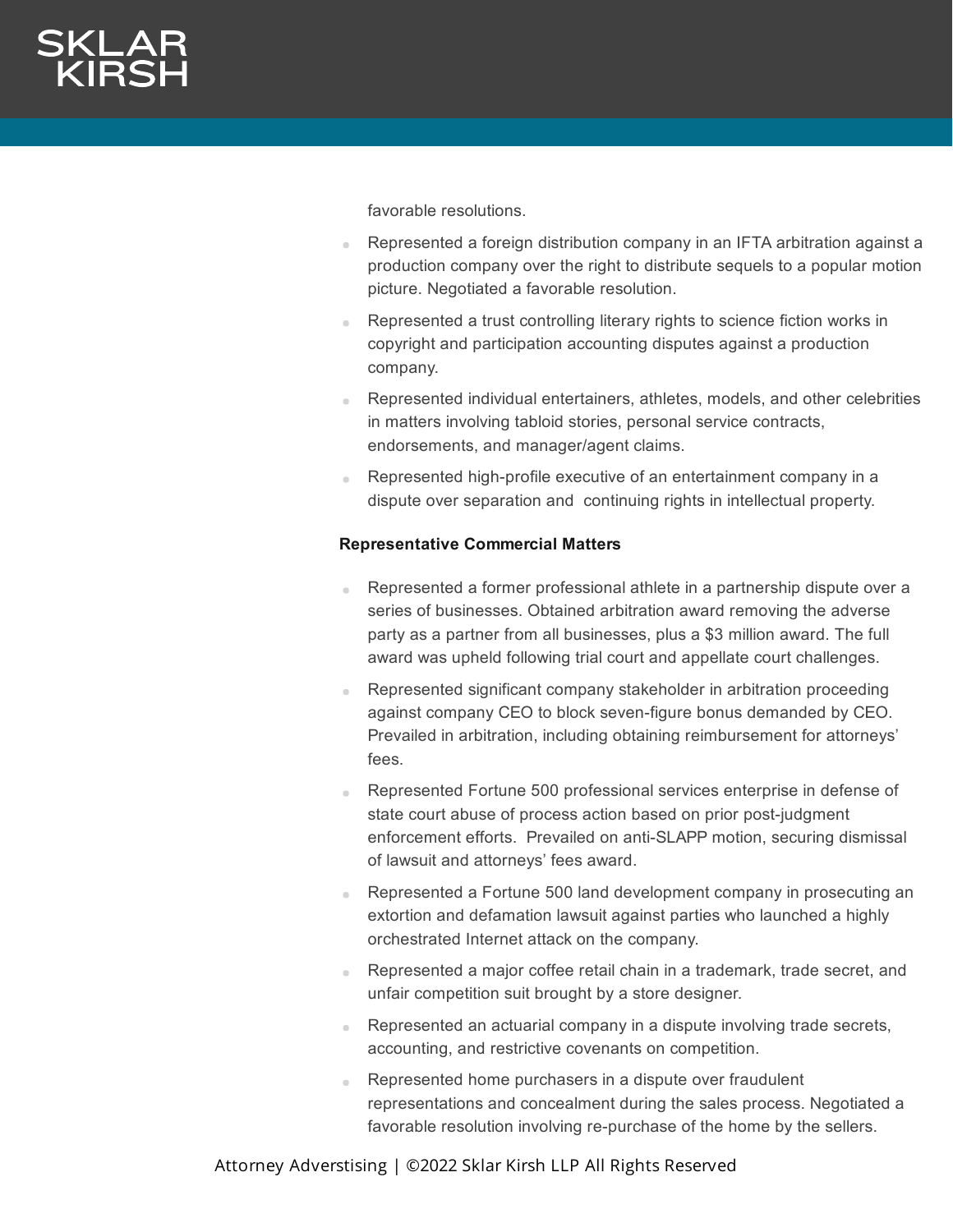# **Representative Energy Industry Matters**

- **Lead trial counsel for Southern California Edison Company in dispute with** ExxonMobil Oil Corporation. Exxon sought \$32 million plus punitive damages based on alleged lost profits and equipment damages from electrical interruptions to a California refinery. After a four-week trial in federal court (Central District of California), the jury returned a straight defense verdict for Edison on all claims. This case was profiled in [Law360](https://www.sklarkirsh.com/wp-content/uploads/2018/01/Law360-Justin-Goldstein.pdf)**.**
- Represented Southern California Edison Company in action filed by major medical products manufacturer seeking millions based on alleged fraud and contract breaches concerning tariff-authorized billing programs. Prevailed through summary judgment by arguing all claims were barred by the rarely-invoked "filed rate doctrine." Successfully argued before the Court of Appeal, which issued decision upholding trial court's dismissal in all respects.
- Represented utility company in action by owner of wind generation facilities seeking \$30 million for alleged breach of interconnection agreements. Obtained a favorable settlement following successful motions and agency decision.
- Represented a utility company against claims brought by a power provider for enforcement of PURPA and for damages under various 42 U.S.C. § 1983 theories. Negotiated a voluntary dismissal of most claims and prevailed on summary judgment on the remaining claims.
- Represented a utility company in a putative class action involving electric metering. Obtained the dismissal of class allegations.
- Represented Southern California Edison Company against claims by major agricultural enterprise for losses based on significant power outage. Favorably resolved following successful pleading motion.
- Represented a utility company in disputes with municipalities over public work fees.
- **Represented a petroleum company in individual actions resulting from an** oil spill.

### **Representative Internet and High Tech Industry Matters**

Represented Advanced Micro Devices in a worldwide monopolization suit against Intel and in November 2009, obtained US\$1.25 billion settlement